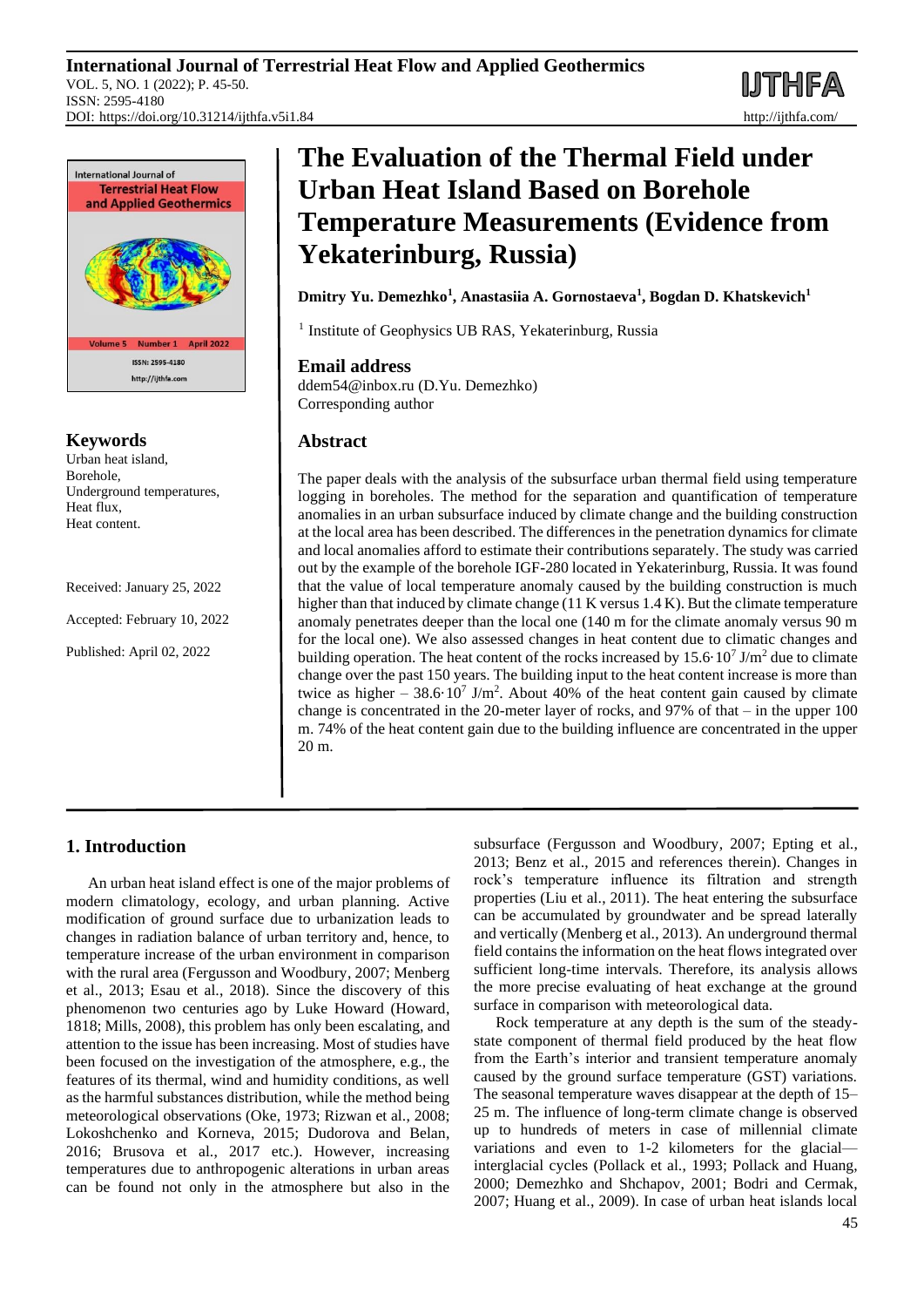transformations of ground surface including building construction, alterations of surface cover, an urban infrastructure development, etc., contribute significantly to transient temperature anomaly of an urban subsurface in addition to climate change forcing (Taniguchi et al., 2005, 2007; Dedecek et al., 2012; Menberg et al., 2013).

The main source of information on the subsurface temperatures inside the city is shallow boreholes (Ferguson and Woodbury, 2007; Huang et al., 2009; Dedecek et al., 2012). Temperature logging provides estimating the modern thermal regime of the subsurface. In this paper, we describe how to separate and quantify the subsurface temperature anomalies caused by climate change and the heated building at the local area by the analysis of temperature log using the example of the borehole located in Yekaterinburg.

# **2. Materials and methods**

The borehole IGF-280 was drilled in 1983 in Yekaterinburg in the territory of the Institute of Geophysics UB RAS. The borehole is cased with a 79 mm inner diameter steel pipe to a depth of 44 m, and there is an open hole with a diameter of 76 mm below (to a depth of 202 m) and 59 mm (to the bottom at a depth of 280 m). At the interval of  $0 - 20$  m, the borehole penetrates the weathering crust of gabbro, below – dense gabbro with rare peridotite, amphibolite, quartz inclusions. In 1984, a heated production building without a basement 30 Х 60 m in size was built in the borehole site. The borehole is located in the eastern corner of the building at a distance of 5 and 10 m from the walls (see Figures 1, 3).



*Figure 1 - Borehole location (left) and the temperature-depth profile measured in the IGF-280 borehole (right).*

A precision discrete temperature measurement using a quartz thermometer was carried out in January 2020 (Figure 1). The temperature-depth profile is determined by two factors, i.e., climate changes in Yekaterinburg and the increase in temperature at the local area of the heated building. It can be represented as follows:

 $T(z,t) = T_0 + G_0 z + \Delta T^{clim}(z,t) + \Delta T^{loc}(z,t)$  (1), where  $T_0$  is an initial undisturbed ground surface temperature (GST); *z* is the depth; *t* is time;  $G_0$  is the geothermal gradient;  $\Delta T^{elim}(z, t)$  and  $\Delta T^{loc}(z, t)$  are the temperature anomalies related to changes in urban climate and the local temperature changes in the building, respectively. For the borehole IGF-280  $T_0$  = 4.67 °C,  $G_0 = 6.9 \cdot 10^{-3}$  K/m (see Figure 1).

Figure 2 shows the history of surface air temperature (SAT) variations in Yekaterinburg almost two centuries long (http://pogodaiklimat.ru/history/28440.htm). We suppose that even if GST during this period was slightly higher than SAT, it varied synchronously with SAT at the same amplitude. This assumption was confirmed by a direct comparison of geothermal reconstructions and instrumental data (Demezhko and Golovanova, 2007), by the numerical simulation results (Gonzales-Rouco et al., 2003, 2006), and by the data of temperature monitoring in boreholes (Chapman et al., 2004). To simulate the thermal field due to changing climate, the initial SAT history until 1984 (before the building construction) was approximated by a series of steps of individual intervals of constant temperature (Figure 2, bold blue curve). The mean SAT until 1900 is equal to 0.59 °С that is lower than undisturbed GST estimated from the temperature-depth profile by 4.1 °C ( $T_0 = 4.67$  °C). Thus, climatic GST history is equal to SAT shifted by 4.1 °С. After 1984 urban climate did not influence the subsurface thermal field, therefore, the GST was considered constant.



*Figure 2 - Mean annual SAT in Yekaterinburg according to meteorological data (thin blue curve) and the approximation of the GST variation before (bold blue curve) and after (red curve) the building construction.*

For the GST history approximated by a series of steps of individual intervals with constant temperature, the vertical distribution of temperature anomaly for the source-free laterally homogeneous semi-infinite medium without any features of hydrological activity can be expressed as a solution of a 1-D non-stationary heat conduction equation (Carslaw and Jaeger, 1958):

$$
\Delta T^{clim}(z,t) = \sum_{i=1}^{n} D_i^{clim} erfc \frac{z}{L}, L = 2\sqrt{at_i}
$$
 (2),

where  $D_i^{clim}$  is the amplitude of the *i*-th stepwise change of GST;  $t_i$  is time elapsed after that to the moment of temperature logging (the present);  $z$  is the depth;  $a$  is the thermal diffusivity; *erfcU* is the complementary error function.

#### *Temperature anomaly induced by the building construction*

In contrast to the climate impact, the influence of a building spreads to a limited surface area. The propagation rate of the local temperature anomaly differs from those of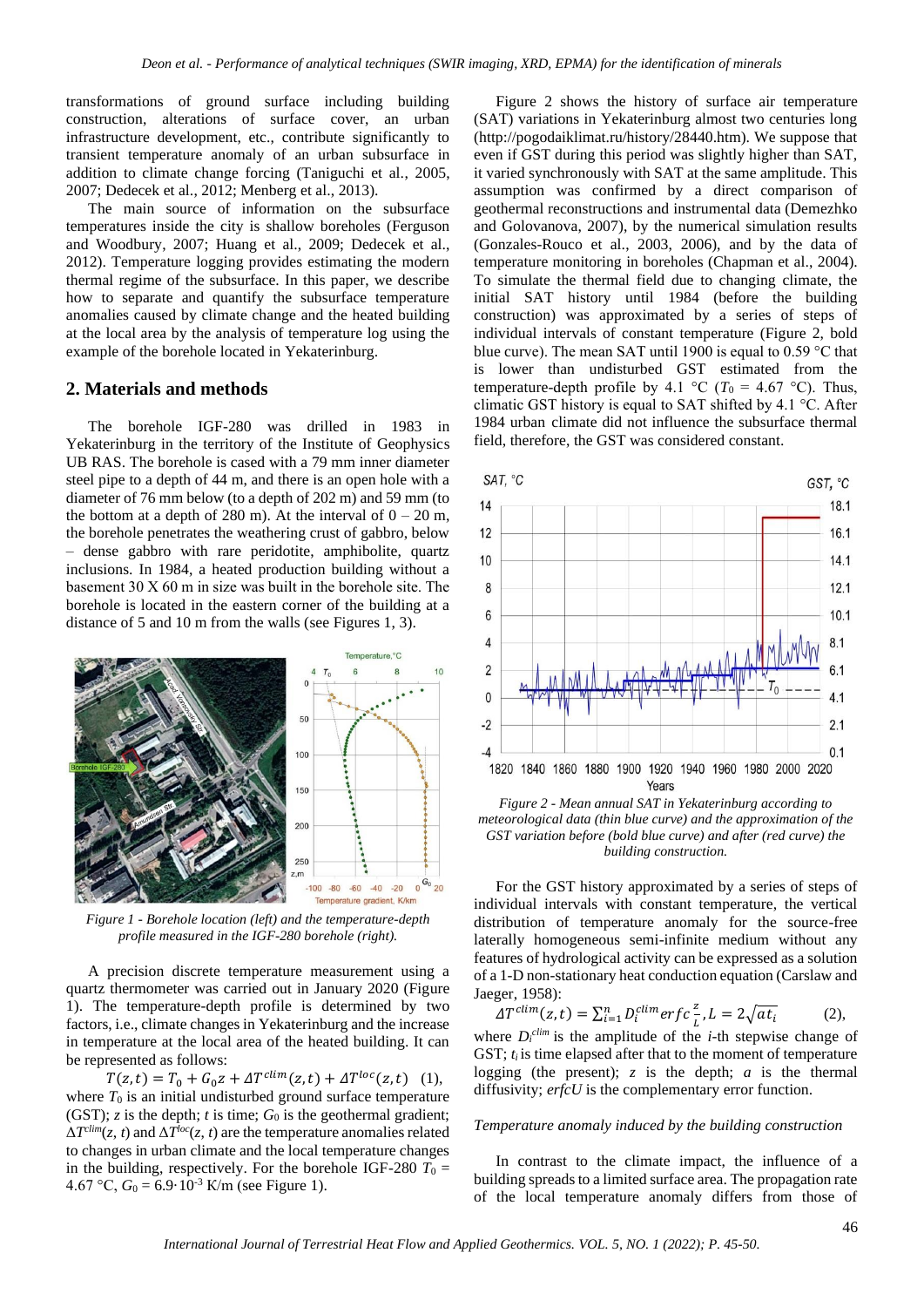anomaly caused by climate change. For the circle anomalous zone of radius *r*, an analytic expression for the vertical distribution of temperature anomaly in the center of a circle was obtained in (Demezhko and Ryvkin, 1996; Demezhko, 2001):

$$
\Delta T^{loc}(z, t, r) = D^{loc} \left[ erf c \left( \frac{z}{L} \right) - \frac{z}{\sqrt{z^2 + r^2}} erf c \left( \frac{\sqrt{z^2 + r^2}}{L} \right) \right], L = 2\sqrt{at} \quad (3)
$$

where  $D^{loc}$  is the amplitude of a stepwise increase in local GST.

However, the analyzed borehole is located under a noncircular building that does not allow using the expression (3) for a circle directly. To calculate the local temperature anomaly induced by the source of arbitrary shape, one can use the circular sectors approximation method (Balobaev et al., 2008). Pattern and outline of the circular sectors approximating the building over the IGF-280 are shown in Figure 3 and in Table 1. The vertical distribution of temperature anomaly can be calculated as a sum of contributions of all sectors:

$$
\Delta T^{loc}(z,t) = \sum_{i=1}^{n} \Delta T_i^{loc}(z,t,r_i) \frac{\phi_i}{2\pi}
$$
 (4),

where  $r_i$  and  $\varphi_i$  are the radius and the angle at center of *i*-th sector, respectively.



*Figure 3 - Outline of the circular sectors approximating the building over the IGF-280.*

*Table 1 - Pattern of the building and the approximating circular sectors (The building: length – 61 m, width – 30 m. The borehole IGF-280: the distance from the nearest walls – 10 and 5 m)*

| <b>Approximating sectors</b> |     |    |    |    |    |    |    |  |
|------------------------------|-----|----|----|----|----|----|----|--|
| Sector's<br>number, $i$      |     |    |    |    |    | 6  |    |  |
| $\varphi$ ,<br>degrees       | 103 | 28 | 44 | 23 | 62 | 28 | 72 |  |
| r,<br>m                      |     | 15 | 52 | 36 | 27 | 15 |    |  |

To calculate temperature anomaly by equations  $(2 – 4)$ , we know the chronology and amplitude of climate change from the instrumental data, as well as the date of the building construction, i.e., 36 years ago. Two parameters are not determined, i.e., the thermal diffusivity of rocks *a,* and the amplitude of a stepwise GST increase *Dloc*. Thermal diffusivity controls the propagation rate of temperature anomaly and

consequently the depth of the anomaly penetration. According to the data by Robertson (1988), the value of thermal diffusivity of gabbro lies between  $(0.9 - 1.1) \cdot 10^{-6}$  m<sup>2</sup>/s, however, *in situ* it might differs from these estimates. *Dloc* controls the amplitude of temperature anomaly. These two parameters have different effects on the form of temperature anomaly. Hence, one can estimate *a* and *Dloc*, as well as the values of temperature anomalies due to urban climate and the building individually calculating the minimum of the residual error:

$$
R(a, D^{loc}) = \sqrt{\frac{\sum_{i=1}^{n} \left[ A T_i^{clim}(z_i, a) + A T_i^{loc}(z_i, a, D^{10K}) - A T_i^{meas}(z_i) \right]^2}{n-1}} \rightarrow min \quad (5)
$$

### **3. Results**

#### *Transient climate and local temperature anomalies*

The residual (5) was calculated for each point of the temperature log except for two upper points. It seems that these two points are located within the limits of annual heat exchange. The minimal value of the residual error  $R_{\text{min}} = 0.032$ K is achieved at  $a = 0.9 \cdot 10^{-6}$  m<sup>2</sup>/s and  $D^{loc} = 11$  K (see Figure 4). The surface *R* (*a*; *Dloc*) has an elongated minimum, therefore, within the isoline  $R = 0.05$  K, the parameters (*a*; *D*<sup>*loc*</sup>) can vary from (0.8; 12.0) to (1.0; 9.3).



 $\blacksquare$  0-0.05  $\blacksquare$  0.05-0.1  $\blacksquare$  0.1-0.15  $\blacksquare$  0.15-0.2  $\blacksquare$  0.2-0.25  $\blacksquare$  0.25-0.3 *Figure 4 - The residual error surface*

Temperature anomalies induced by the variations in GST due to urban climate and the local influence of the building, corresponding to the minimal value of the residual error are shown in Figure 5. The anomaly due to climate change has a maximal value of 1.4 K at the surface and decays to 0.1 K at a depth of 140 m. The local temperature anomaly has a maximal value of 11 K at the surface and decays to the value of 0.1 K at a depth of 90 m. The modeling has shown that the local anomaly became stationary already about 10 years ago, and its penetration to the depth was terminated.

#### *Changes in the heat content*

Climate change in Yekaterinburg and the building construction over the borehole IGF-280 led to changes in the heat content. A total change of the heat content  $Q(z_1, z_2)$  in a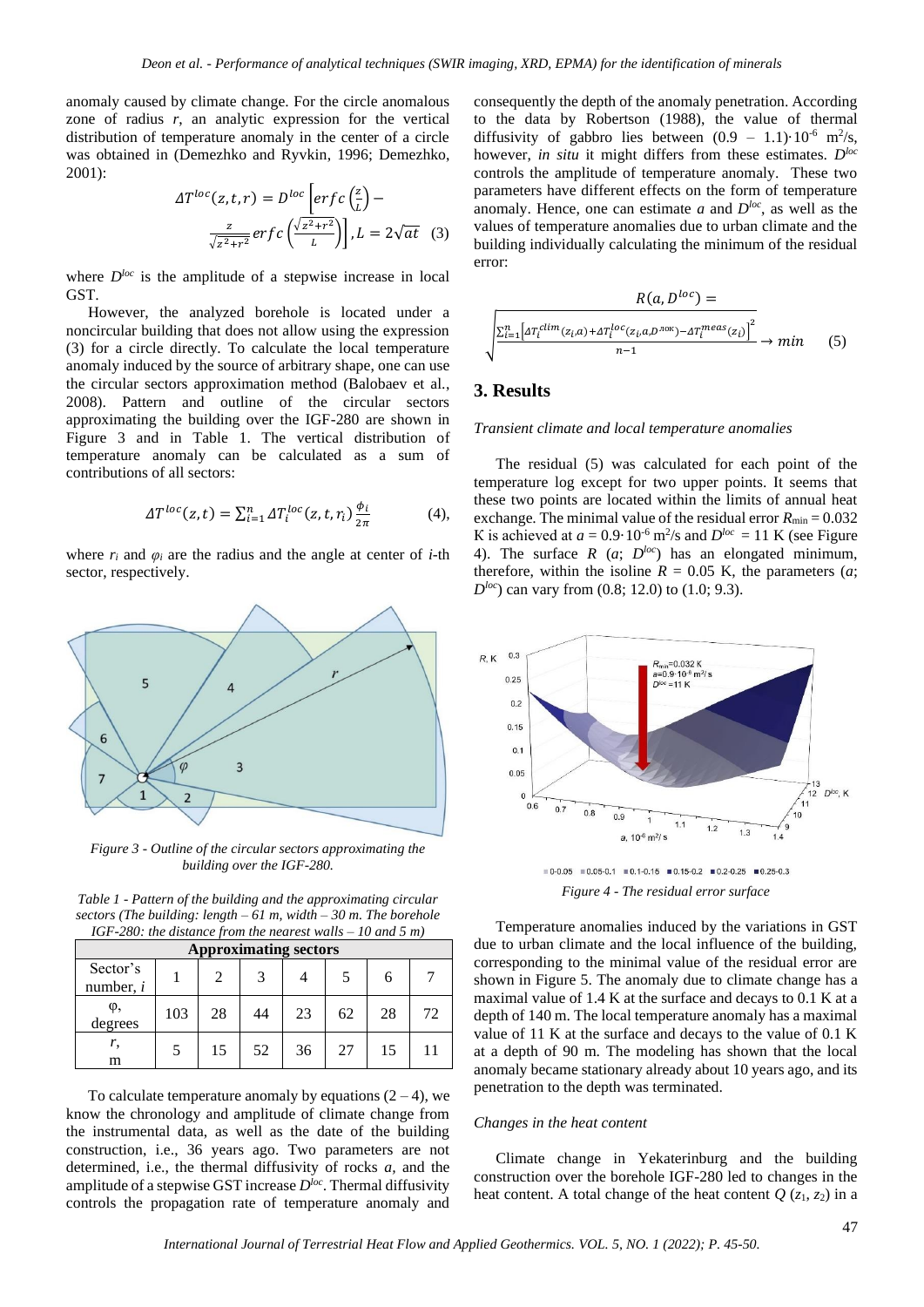layer limited by depths *z*1, *z*2 can be directly estimated from a measured temperature anomaly.

$$
Q(z_1, z_2) = \rho C \int_{z_1}^{z_2} \Delta T(z) dz
$$
 (6).

Here *ρ* and *C* are the density and the specific heat capacity of rocks (gabbro). The contributions of climate and the building in a total change of the heat content can be estimated by the modeled temperature anomalies that describe the measured anomaly adequately. For gabbro  $\rho = 2980 \text{ kg/m}^3$ ,  $C = 720 \text{ J/(kg)}$ К) (Robertson, 1988).



*Figure 5 - Temperature anomalies in the IGF-280 borehole: measured ΔT meas (green points), anomaly due to climate change ΔT clim (blue curve), local influence of the building ΔT loc (red curve), and cumulative effect ΔT sum (black curve).*

The heat content of the rocks increased by  $15.6 \cdot 10^7$  J/m<sup>2</sup> due to climate variation (see Table 2). This estimate is slightly higher than the average for the Urals, i.e.,  $12.9 \cdot 10^7$  J/m<sup>2</sup> (Demezhko and Gornostaeva, 2015a) obtained using another approach, i.e., from the reconstructed surface heat flux history (Demezhko and Gornostaeva, 2015b). The building input to the heat content increase is more than twice as higher –  $38.6 \cdot 10^7$  J/m<sup>2</sup>.

*Table 2 - Change in the heat content at different intervals of the borehole IGF-280, х10<sup>7</sup> J/m<sup>2</sup> .*

| Interval,<br>m | <b>Climate</b><br>contribution | <b>Building</b><br>contribution | <b>Total</b> |  |
|----------------|--------------------------------|---------------------------------|--------------|--|
| $0 - 20$       | 6.3                            | 28.7                            | 35.0         |  |
| $20 - 100$     | 8.8                            | 9.8                             | 18.5         |  |
| $100 - 200$    | 0.5                            | 0.2                             | 0.7          |  |
| $0 - 200$      | 15.6                           | 38.6                            | 54.2         |  |

About 40% of the heat content gain caused by climate change is concentrated in the 20-meter layer of rocks, and 97% of that – in the upper 100 m. 74% of the heat content gain due to the building influence are concentrated in the upper 20 m. An average heat flux into the subsurface during the building's usage period was equal to  $0.34 \text{ W/m}^2$ . For comparison, in Karlsrohe the anthropogenic heat flux from buildings to the subsurface was equal to  $3.61 \pm 3.37$  W/m<sup>2</sup>, in Köln it was 0.57  $\pm$  0.47 W/m<sup>2</sup> (Benz et al., 2015). In Basel Epting et al. (2013) estimated heat fluxes from different buildings in the range of 0.18 to 16  $W/m<sup>2</sup>$ . In our case, a heating system of the building over 36 years of operation has produced  $4.3 \cdot 10^{11}$  J/m<sup>2</sup> of heat. Only a small part of this energy has spent to the heat content gain, i.e.,  $38.6 \cdot 10^7 \text{ J/m}^2$  (0.09%). An even lower value is given in studies of nearly a century of work of a brick factory in Stewartby, UK (Westaway et al., 2015). The heat stored in the interior under the factory was only equal to 0.03% of the energy released by burning fuel.

#### **4. Conclusions**

The study has shown that the present subsurface thermal field observed in Yekaterinburg by the precise temperature logging carried out in the IGF-280 borehole is strongly influenced both by the recent urban climatic change and by the local anthropogenic forcing from the heated building construction. It was possible to separate the transient signals of the two sources and to evaluate their contributions into subsurface thermal field individually using the differences in the penetration dynamics for climate and local anomalies.

It was found that the value of local temperature anomaly caused by the building construction is much higher than that induced by climate change (11 K versus 1.4 K). But the climate temperature anomaly penetrates deeper than the local one (140 m for the climate anomaly versus 90 m for the local one). The local anomaly can be associated not only with the forcing from a building but also with changes of heat transfer conditions at the ground surface. Depending on the surface covering material (e.g., grass, gravel, asphalt, concrete etc.), the difference in maximal values may reach  $10 - 20$  K for diurnal temperatures and up to several degrees for mean annual temperatures (Santamouris, 2013 and references herein), that is comparable to the building influence.

The building input to the heat content increase is more than twice as higher than the climate one  $(38.6 \cdot 10^7 \text{ versus } 15.6 \cdot 10^7 \text{)}$  $J/m<sup>2</sup>$ ). About 40% of the heat content gain caused by climate change is concentrated in the 20-meter layer of rocks, and 97% of that – in the upper 100 m. 74% of the heat content gain due to the building influence are concentrated in the upper 20 m. An additional underground heat accumulated under the urban heat island can be treated not only as a factor of a heat pollution but also as a renewable energy source for heat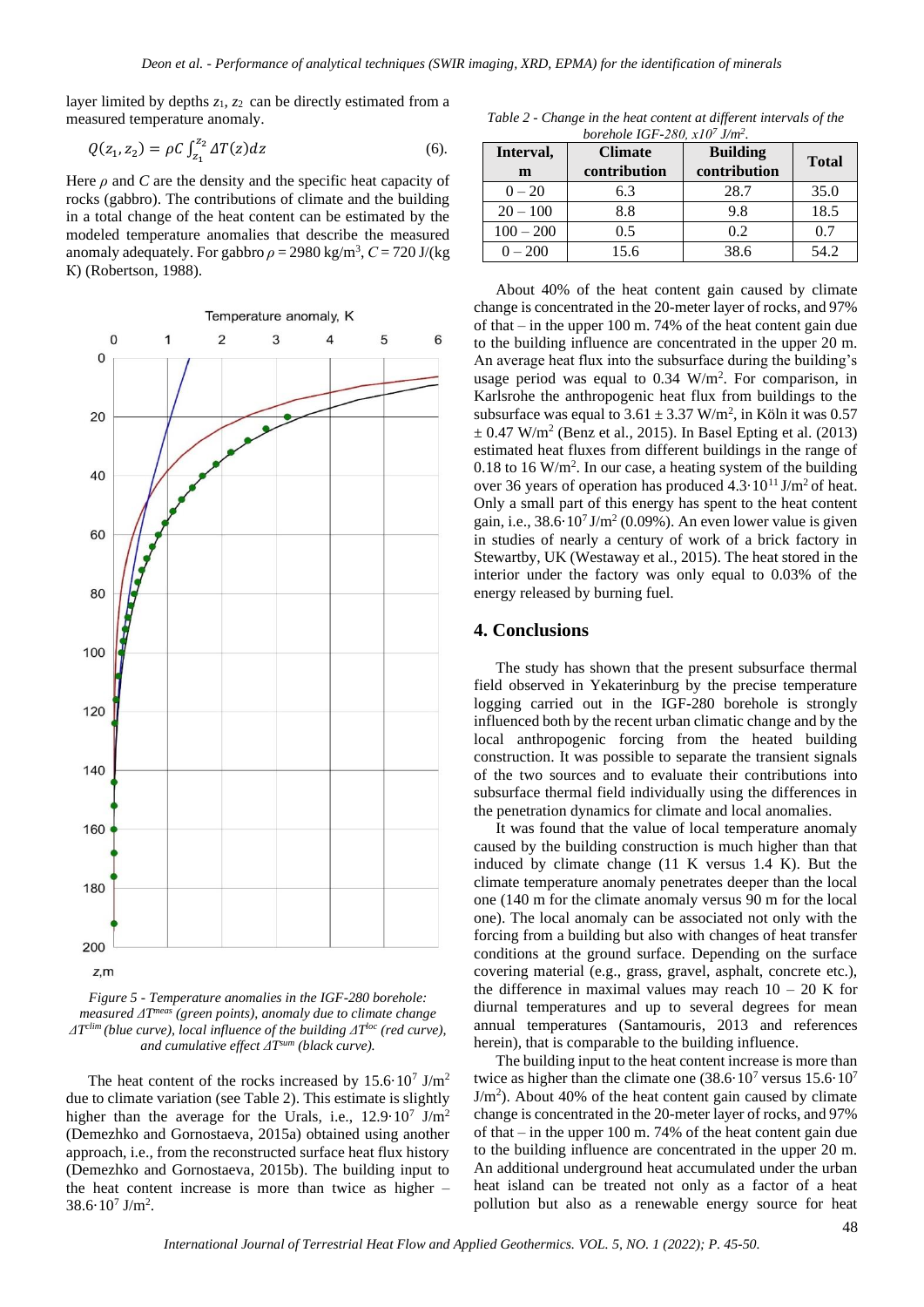pumps. The developed approach allows evaluating the potential of such energy source.

# **5. Acknowledgments**

Revision of this text benefited from comments by the editorial board of JTHFA.

# **References**

- Balobaev, V.T., Kutasov, I.M., Eppelbaum, L.W. 2008. Borehole paleoclimatology – the effect of deep lakes and "heat islands" on temperature profiles. Climate of the Past Discussions 4, 415–432. DOI: 10.5194/cpd-4- 415-2008.
- Benz, S.A., Bayer, P., Menberg, K., Jung, S., Blum, P. 2015. Spatial resolution of anthropogenic heat fluxes into urban aquifers. Science of The Total Environment 524– 525, 427–439. DOI: 10.1016/j.scitotenv.2015.04.003.
- Bodri, L., Cermak, V. 2007. Borehole climatology: a new method how to reconstruct climate. Elsevier, 352 p.
- Brusova, N.E., Kuznetsova, I.N., Nahaev, M.I. 2017. Thermal disturbance in the megapolis on the background of the regional surface air temperature variability. Proceedings of the Hydromet center of Russia 365, 22– 34 (in Russian with English summary). DOI: 10.15372/AOO20160510.
- Carslaw, H.., Jaeger, J.C. 1958. Conduction of heat in soils. Clarendon Press, Oxford, 510 p.
- Chapman, D.S., Bartlett, M.G., Harris, R.N. 2004. Comment on "Ground vs. surface air temperature trends: Implications for borehole surface temperature reconstructions" by M.E. Mann and G. Schidt. Geoph. Res. Lett. 31, L07205. DOI: [10.1029/2003GL019054.](https://doi.org/10.1029/2003GL019054)
- Dědeček, P., Šafanda, J., Rajver, D. 2012. Detection and quantification of local anthropogenic and regional climatic transient signals in temperature logs from Czechia and Slovenia. Climatic Change 113 (3), 787 – 801. DOI 10.1007/s10584-011-0373-5.
- Demezhko, D.Yu. 2001. Geothermal Method for Paleoclimate Reconstruction (Examples from the Urals, Russia). Russ. Acad. of Sci., Urals Branch, Ekaterinburg, 143 p. (in Russian).
- Demezhko, D.Yu., Golovanova, I.V. 2007. Climatic changes in the Urals over the past millennium – an analysis of geothermal and meteorological data. Climate of the Past 3, 237 – 242. In: [www.clim-past.net/3/237/2007/.](http://www.clim-past.net/3/237/2007/)
- Demezhko, D.Yu., Gornostaeva, A.A. 2015a. Reconstruction of Ground Surface Heat Flux Variations in the Urals from Geothermal and Meteorological Data. Izvestiya Atmospheric and Oceanic Physics 51 (7), 723 – 736.
- Demezhko, D.Y., Gornostaeva, A.A. 2015b. Late Pleistocene– Holocene ground surface heat flux changes reconstructed from borehole temperature data (the Urals, Russia). Climate of the Past  $11, 647 - 652$ . DOI:10.5194/cp-11-647-2015.
- Demezhko, D.Yu., Ryvkin, D.G. 1996. Consideration of local surface temperature anomalies in paleoclimatic interpretation of borehole thermometry data. Deponent VINITI 1411-B96 (in Russian).
- Demezhko, D.Y., Shchapov, V.A. 2001. 80 000 years ground surface temperature history inferred from the

temperature-depth log measured in the superdeep hole SG-4 (the Urals, Russia). Global and Planetary Change 29, 219 – 230.

- Dudorova, N.V., Belan, B.D. 2016. Estimation of factors determining formation of the urban heat island in Tomsk[. Atmospheric and Oceanic Optics](https://sibran.ru/en/journals/OptAiO/) 29 (5), 426 – 436 (in Russian with English summary).
- Epting, J., Händel, F., Huggenberger, P. 2013. Thermal management of an unconsolidated shallow urban groundwater body. Hydrology and Earth system sciences 17, 1851 – 1869. DOI:10.5194/hess-17-1851-2013.
- Esau, I., Miles, V. 2018. Exogenous drivers of surface urban heat island in Northern West Siberia. Geography Environment Sustainability 11 (3), 83 – 99. DOI: 10.24057/2071-9388-2018-11-3-83-99.
- Ferguson, G., Woodbury, A.D. 2007. Urban heat island in the subsurface. Geophysical Research Letters 34 (23), L23713. DOI: 10.1029/2007GL032324.
- Gonzales-Rouco, J.F., von Storch, H., Zorita, E. 2003. Deep soil temperature as proxy for surface air temperature in coupled model simulation of the last thousand years. Geophysical Research Letters 30 (21), 2116. DOI: [10.1029/2003GL018264.](https://doi.org/10.1029/2003GL018264)
- Gonzales-Rouco, J.F., Beltrami, H., Zorita, E., von Storch, H. 2006. Simulation and inversion of borehole temperature profiles in surrogate climates: Spatial distribution and surface coupling. Geophysical Research Letters 33, L01703. DOI: [10.1029/2005GL024693.](https://doi.org/10.1029/2005GL024693)
- Howard, L. 1818. The climate of London. W Phillips, sold also by J. and A. Arch 1, 221 p.
- Huang, S., Taniguchi, M., Yamano, M., Wang, C. 2009. Detecting urbanization effects on surface and subsurface thermal environment — a case study of Osaka. Science of the Total Environment 407, 3142 – 3152. DOI: [10.1016/j.scitotenv.2008.04.019.](https://doi.org/10.1016/j.scitotenv.2008.04.019)
- Liu, C., Shi, B., Tang, C., Gao, L. 2011. A numerical and field investigation of underground temperatures under Urban Heat Island. Building and Environment 46 (5), 1205 – 1210. DOI: 10.1016/j.buildenv.2010.12.015.
- Lokoshchenko, M.A., Korneva, I.A. 2015. Underground urban heat island below Moscow city. Urban Climate 13, 1 – 13. DOI: 10.1016/j.uclim.2015.04.002.
- Mills, G. 2008. Luke Howard and the climate of London. Weather 63 (6), 153 – 157. DOI: 10.1002/wea.195.
- Menberg, K., Blum, P., Schaffitel, A., Bayer, P. 2013. Longterm evolution of anthropogenic heat fluxes into a subsurface urban heat island. Environmental science & technology 47 (17), 9747 – 9755. DOI: 10.1021/es401546u.
- Oke, T.R. 1973. City size and the urban heat island. Atmospheric Environment 7 (8), 769 – 779.
- Pollack, H., Hurter, S., Johnson, J. 1993. Heat-flow from the Earth's interior — analysis of the global data set. Reviews of Geophysics 31  $(3)$ , 267 – 280.
- Pollack, H.N., Huang, S. 2000. Climate reconstruction from subsurface temperatures. Annual Review of Earth and Planetary Sciences 28, 339 – 365.
- Rizwan, A.M., Dennis, L.Y.C., Chunho, L.I.U. 2008. A review on the generation, determination and mitigation of Urban Heat Island. Journal of Environmental